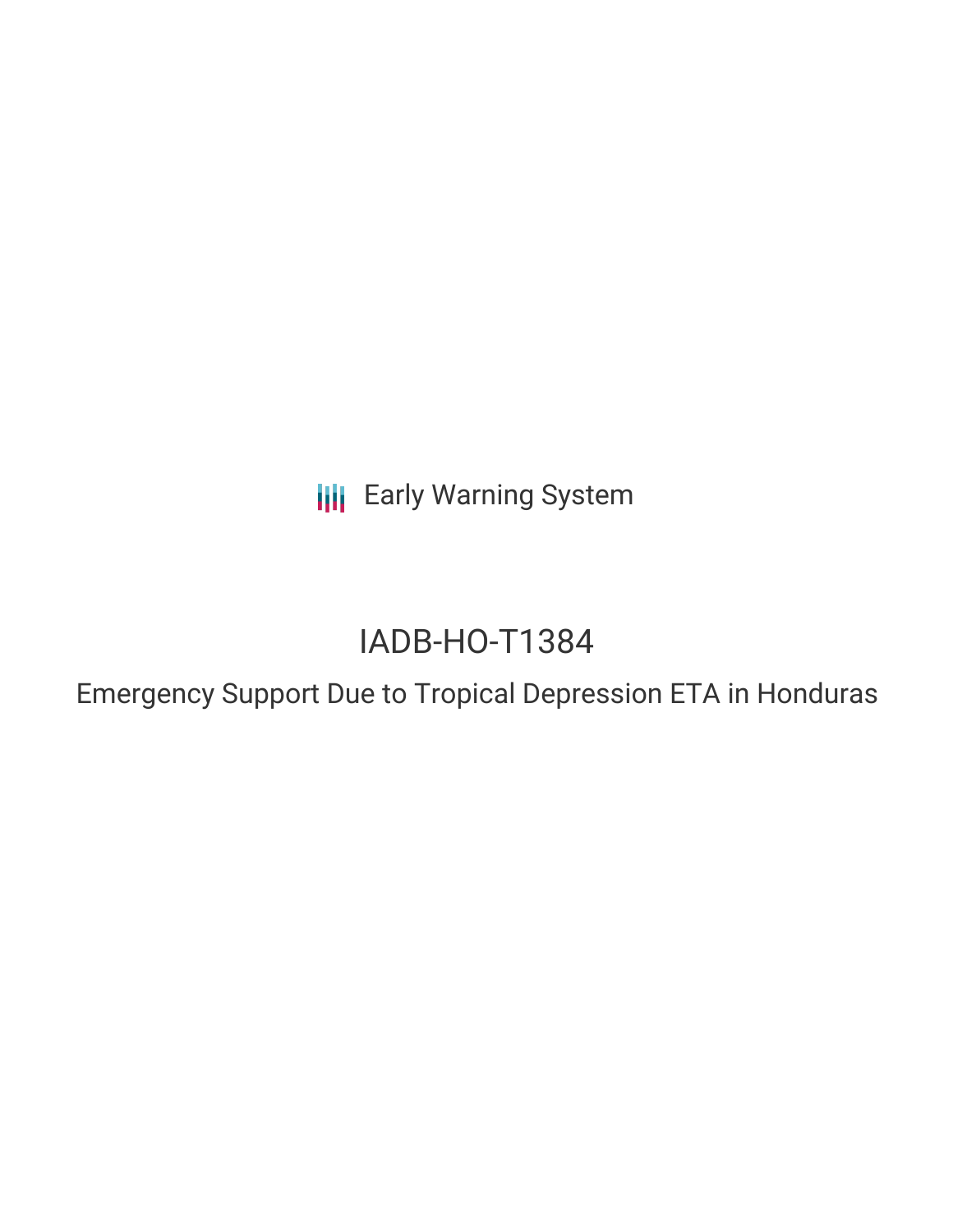

#### **Quick Facts**

| <b>Countries</b>               | Honduras                                     |
|--------------------------------|----------------------------------------------|
| <b>Financial Institutions</b>  | Inter-American Development Bank (IADB)       |
| <b>Status</b>                  | Proposed                                     |
| <b>Bank Risk Rating</b>        | С                                            |
| <b>Borrower</b>                | Government of Honduras                       |
| <b>Sectors</b>                 | Humanitarian Response, Technical Cooperation |
| <b>Investment Type(s)</b>      | Grant                                        |
| <b>Investment Amount (USD)</b> | \$0.20 million                               |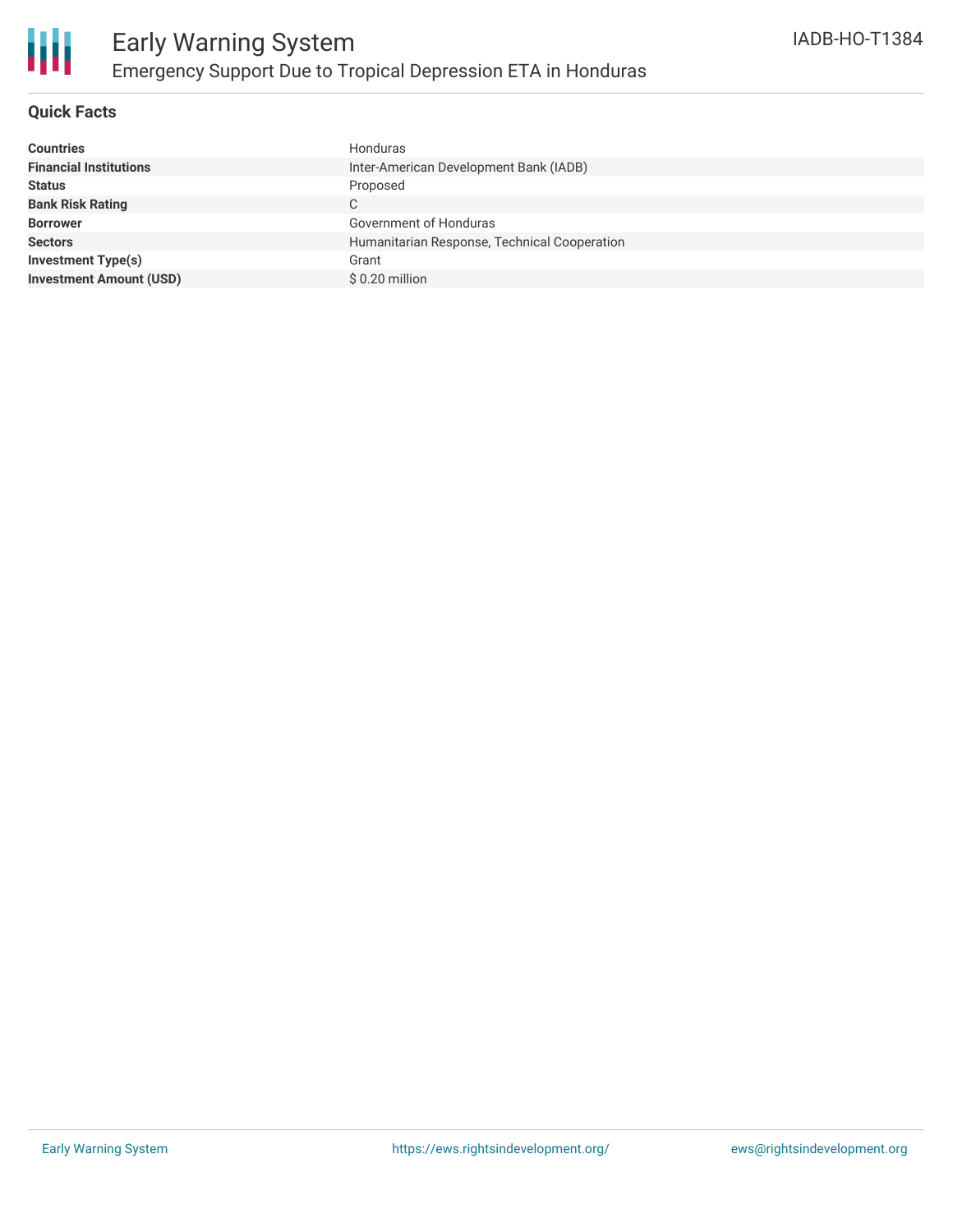

### **Project Description**

The objective is to support th provision of humanitarian assistance in Honduras due to the impact of tropical depression ETA.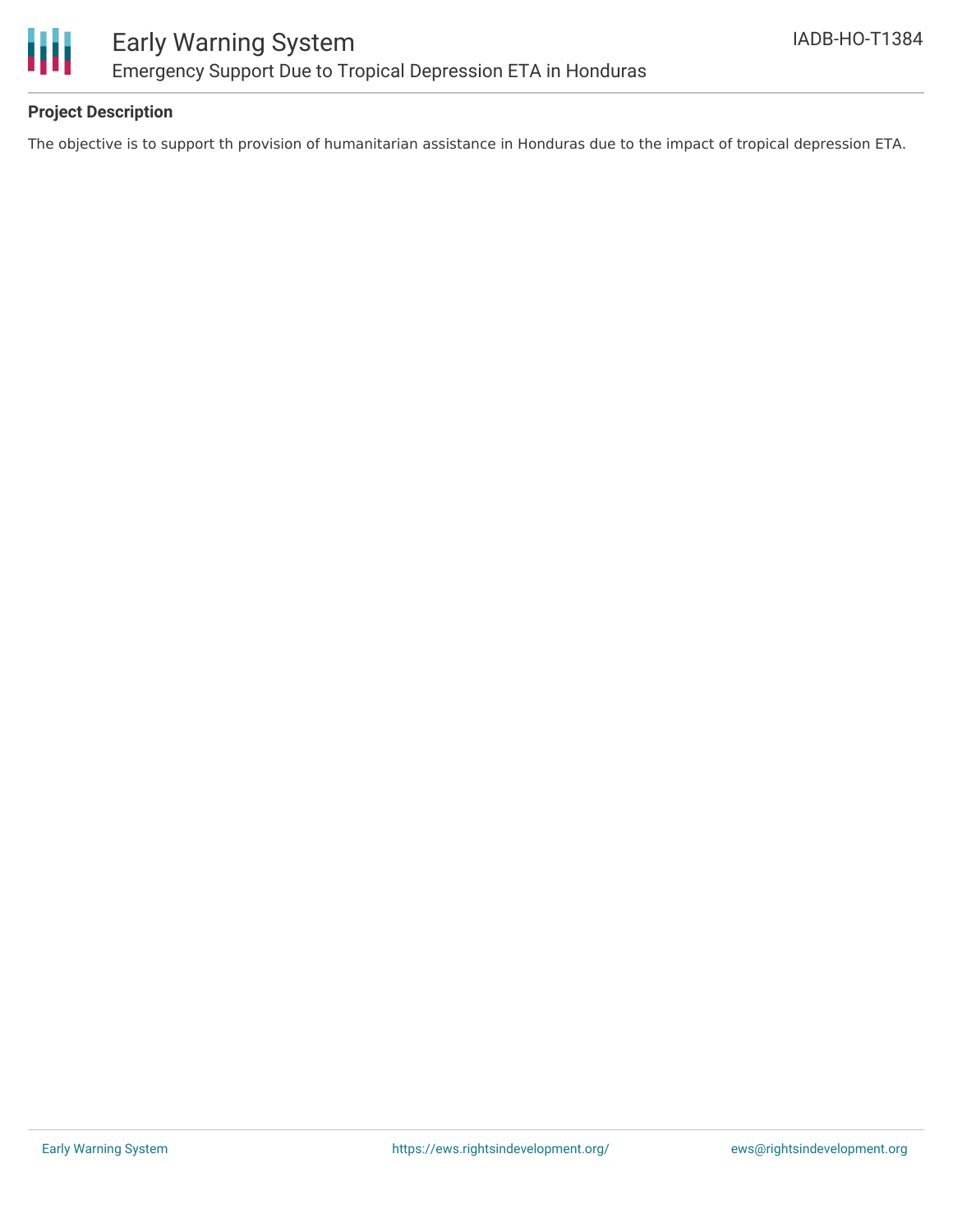

#### **Investment Description**

• Inter-American Development Bank (IADB)